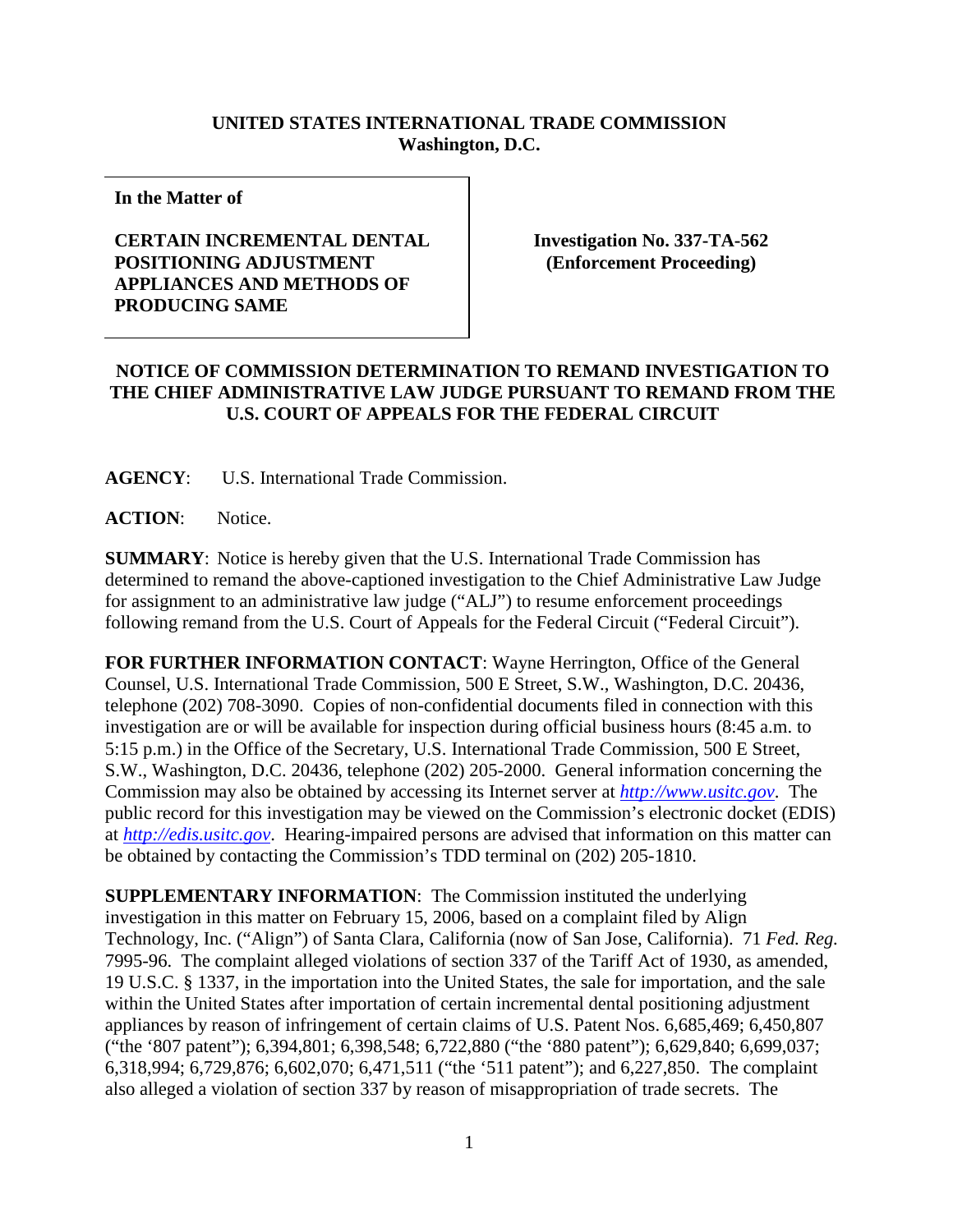Commission's notice of investigation named OrthoClear, Inc. of San Francisco, California; OrthoClear Holdings, Inc. of Tortola, British Virgin Islands; and OrthoClear Pakistan Pvt, Ltd. of Lahore, Pakistan as respondents. On July 12, 2006, the ALJ granted Align's motion to terminate the investigation as to the '807 patent, which the Commission determined not to review. Order No. 10 (July 12, 2006), Notice of Non-Review (July 20, 2006).

On November 13, 2006, the Commission issued notice of its determination not to review the presiding administrative law judge's initial determination granting Align's and the respondents' joint motion to terminate the investigation based on a consent order. The consent order prohibits the importation, sale for importation, and sale in the United States after importation of incremental dental positioning adjustment appliances referenced in the complaint and any other articles manufactured in violation of the asserted patents or trade secrets described therein.

On March 1, 2012, Align filed a complaint for an enforcement proceeding under Commission Rule 210.75, and filed a corrected complaint on March 22, 2012. On April 25, 2012, the Commission determined that the criteria for institution of an enforcement proceeding were satisfied and instituted an enforcement proceeding, naming the following six respondents: ClearCorrect Operating, LLC, of Houston, Texas; ClearCorrect Pakistan (Private), Ltd. of Lahore, Pakistan; and Mudassar Rathore, Waqas Wahab, Nadeem Arif, and Asim Waheed ("Enforcement Respondents"). 77 *Fed. Reg*. 25747 (May 1, 2012). The complaint for enforcement, as corrected, asserts that the successors and bound officers of the original respondents have violated the November 13, 2006, consent order by the continued practice of prohibited activities such as importing, offering for sale, and selling for importation into the United States of articles that infringe the '511 and '880 patents. According to the complaint for enforcement, the imported items are digital datasets, which are used to manufacture dental positioning adjustment appliances in the United States. The notice of institution of an enforcement proceeding noted the threshold issue of whether the accused digital datasets are within the scope of the consent order sought to be enforced, and indicated that the ALJ may wish to consider this issue at an early date.

On November 28, 2012, the ALJ issued Order No. 57, and found that the accused digital datasets are within the scope of the term "articles" in the consent order. On December 21, 2012, the Commission issued a notice recognizing that Order No. 57 is an ID provided for in the notice of institution of an enforcement proceeding and that the deadline for determining whether to review the ID was January 14, 2013.

On January 4, 2013, the Commission determined to review and reverse Order No. 57. 78 *Fed. Reg.* 2282-83 (Jan. 10, 2013). The Commission found that the importation of the accused digital datasets did not fall within the scope of the consent order because the order did not contain an express provision prohibiting the electronic transmission of data. *Id.* at 2283. The Commission then terminated the enforcement proceeding with a finding of no violation of the consent order. *Id.*

Align timely appealed the Commission's final determination of no violation of the consent order. Specifically, Align contended that the Commission erred by treating Order No. 57 as an initial determination subject to Commission review and by finding that the digital datasets did not fall within the scope of the consent order.